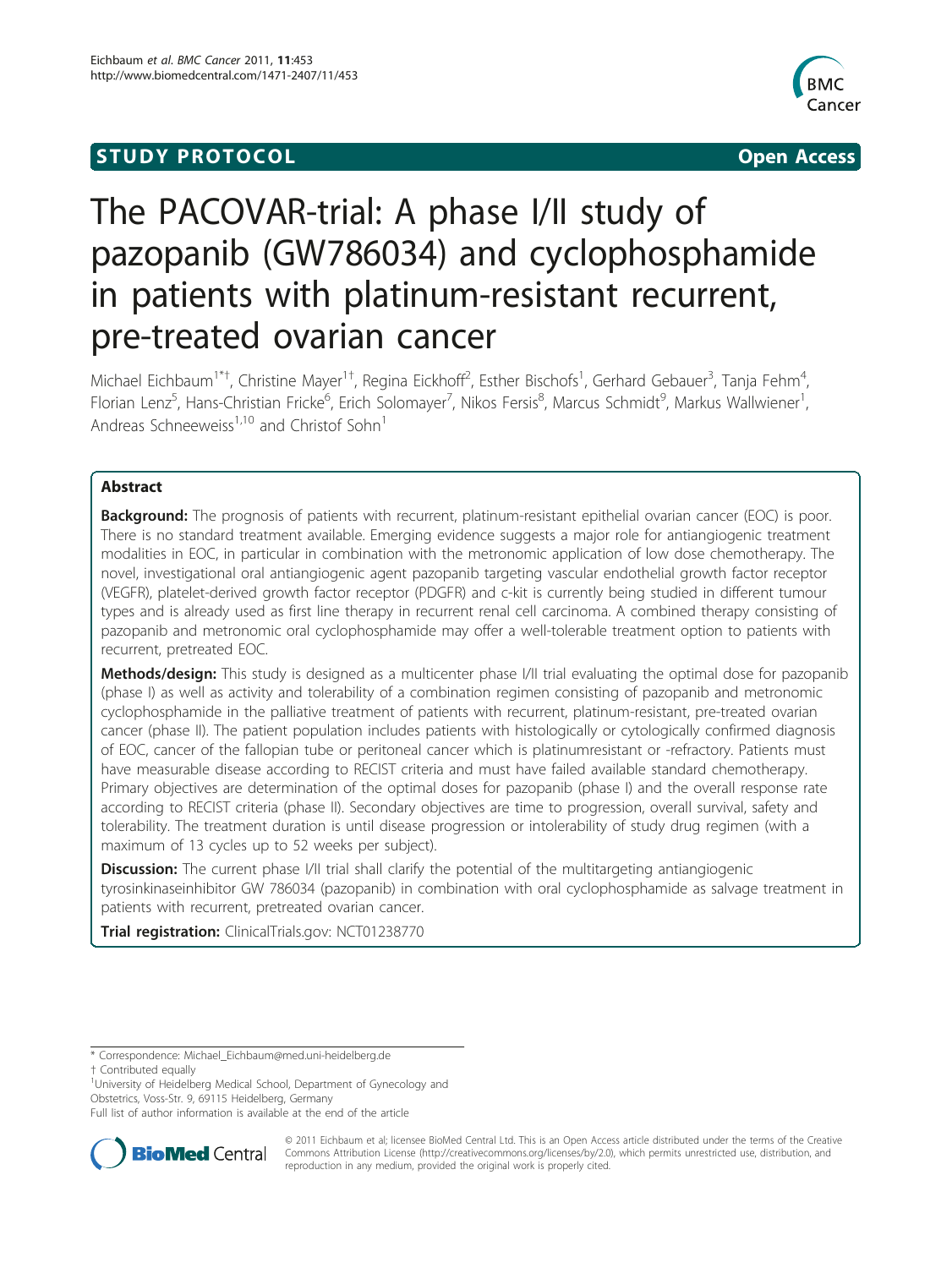#### Background

About 8,200 women a year in Germany develop a malignant tumour of the ovary. The incidence of ovarian carcinoma has remained unchanged in the last few decades [[1](#page-8-0)]. With more than 6,000 deaths, it is the fifth highest cause of cancer-related mortality in women [\[2](#page-8-0)]. Symptoms of the disease usually develop at a very late stage. For this reason about 70% of patients are already in an advanced stage of the tumour at the time of diagnosis (FIGO III or IV). Surgical tumour removal is the primary treatment. Whether and to what extent residual tumour formation is present postoperatively is the deciding factor in the subsequent prognosis for the patient. After surgery, chemotherapy involving paclitaxel plus carboplatin is generally indicated in the event of an initially advanced tumour stage [[3-5\]](#page-8-0). Despite improved surgical procedures and a high primary response to chemotherapy, about 75% of patients with advanced ovarian carcinoma develop a tumour relapse and die from the disease [[6](#page-8-0)].

Data from numerous preclinical and clinical trials support the assumption of VEGF/VEGFR and PDGFR as target molecules for the treatment of the ovarian cancer. Angiogenesis is a critical pathway in the development and progression of cancer. Therefore, identification and development of novel agents with limited toxicity that target mechanisms of tumor progression such as angiogenesis is of high priority.

Metronomic chemotherapy, defined as the frequent administration of low doses of cytotoxic chemotherapy at frequent intervals, suppresses tumor growth in experimental models, possibly by inhibiting angiogenesis by stimulating the release of thrombospondin [[7](#page-8-0)-[9](#page-8-0)]. These experimental findings are supported by a clinical trial where encouraging activity with minimal toxicity was observed in patients with breast cancer [\[10\]](#page-8-0). In 2007, Samaritini and co-workers reported about cyclophosphamide "metronomic" chemotherapy for palliative treatment of a young patient with advanced epithelial ovarian cancer. They demonstrated that the progression-free survival time on daily low dose oral cyclophosphamide treatment was 65 months without side effects [[11\]](#page-8-0). Furthermore, in experimental models, the combined use of metronomic chemotherapy with antiangiogenic therapies demonstrates marked inhibition of tumor growth [[12](#page-8-0)-[15](#page-8-0)].

Recent data have shown that the combination of bevacizumab and metronomic oral cyclophosphamide, has encouraging activity in recurrent ovarian cancer [[16-18](#page-8-0)]. Further studies of synergistical effects to cut off the blood supply by combination of known anti-angiogenesis agents with a lower dose of chemotherapy on a prolonged basis is warranted.

Pazopanib is an oral, angiogenesis inhibitor targeting vascular endothelial growth factor receptor (VEGFR), platelet-derived growth factor receptor (PDGFR) and ckit. VEGF and PDGF are growth factors critical to the development and growth of blood vessels - a process known as angiogenesis. Angiogenesis plays a pivotal role in the growth and spread of several tumour types, with VEGF and PDGF overexpression linked to multiple cancers including cancers of the liver, lung, breast, kidney, bladder, ovaries, and colon [[19](#page-8-0)-[21\]](#page-8-0). By inhibiting VEGFR, PDGFR, and c-kit pazopanib may stop or slow the rate of tumour growth and development. Pazopanib is currently being studied in a number of different tumour types; clinical data are published in renal cell carcinoma (Phase III), breast cancer, ovarian cancer, STS, NSCLC, cervical cancer and clinical trials are currently underway in other solid tumours. It is being evaluated as a monotherapy, in combination with targeted therapies and in combination with cytotoxic chemotherapy. More than 2,000 patients have been treated to date in clinical trials. Pazopanib (under the tradename Votrient®) has been licensed by the FDA for the treatment of patients with advanced renal cell carcinoma (RCC) on the 19<sup>th</sup> of Oct 2009 and is on the market in the US. In the EU, pazopanib has been given a positive opinion by the committee for proprietary medicinal products (CPMP) at the European Medicines Agency 19<sup>th</sup> February 2010. Pazopanib (under the tradename Votrient®) has been licensed by EMA in EU on the  $14<sup>th</sup>$  of June 2010 for the treatment of patients with advanced renal cell carcinoma (RCC).

Pazopanib demonstrated manageable safety profile and clinical activity in a phase I study including ovarian cancer tumor types [[22\]](#page-8-0). Clinical efficacy of pazopanib treatment has been seen in several Phase II/III studies, including in renal cell cancer [\[23\]](#page-8-0), soft tissue sarcoma [[24\]](#page-8-0), breast [\[25\]](#page-8-0), non-small cell lung cancer [[26\]](#page-8-0) and cervical cancer [[27\]](#page-8-0). Study VEG104450 provided proofof-concept data for pazopanib as monotherapy in ovarian cancer. VEG104450 is a Phase II study of pazopanib in subjects with ovarian, fallopian tube, or primary peritoneal cancers who had responded to first-line chemotherapy and who were at high risk of clinical recurrence (as evidenced by rising CA-125 levels). 36 subjects were enrolled, of which 21 (58%) have received one prior chemotherapy regimen. Final results obtained recently indicate the following: 11 out of 36 (31%) subjects experienced a CA-125 response to pazopanib with responses occurring shortly after start of pazopanib administration (median time to response 29 days) with a median duration of response of 113 days [\[28\]](#page-8-0).

The current trial shall clarify the potential of the multitargeting antiangiogenic tyrosinkinaseinhibitor GW 786034 (pazopanib) in combination with oral cyclophosphamide as salvage treatment in patients with recurrent, pretreated ovarian cancer.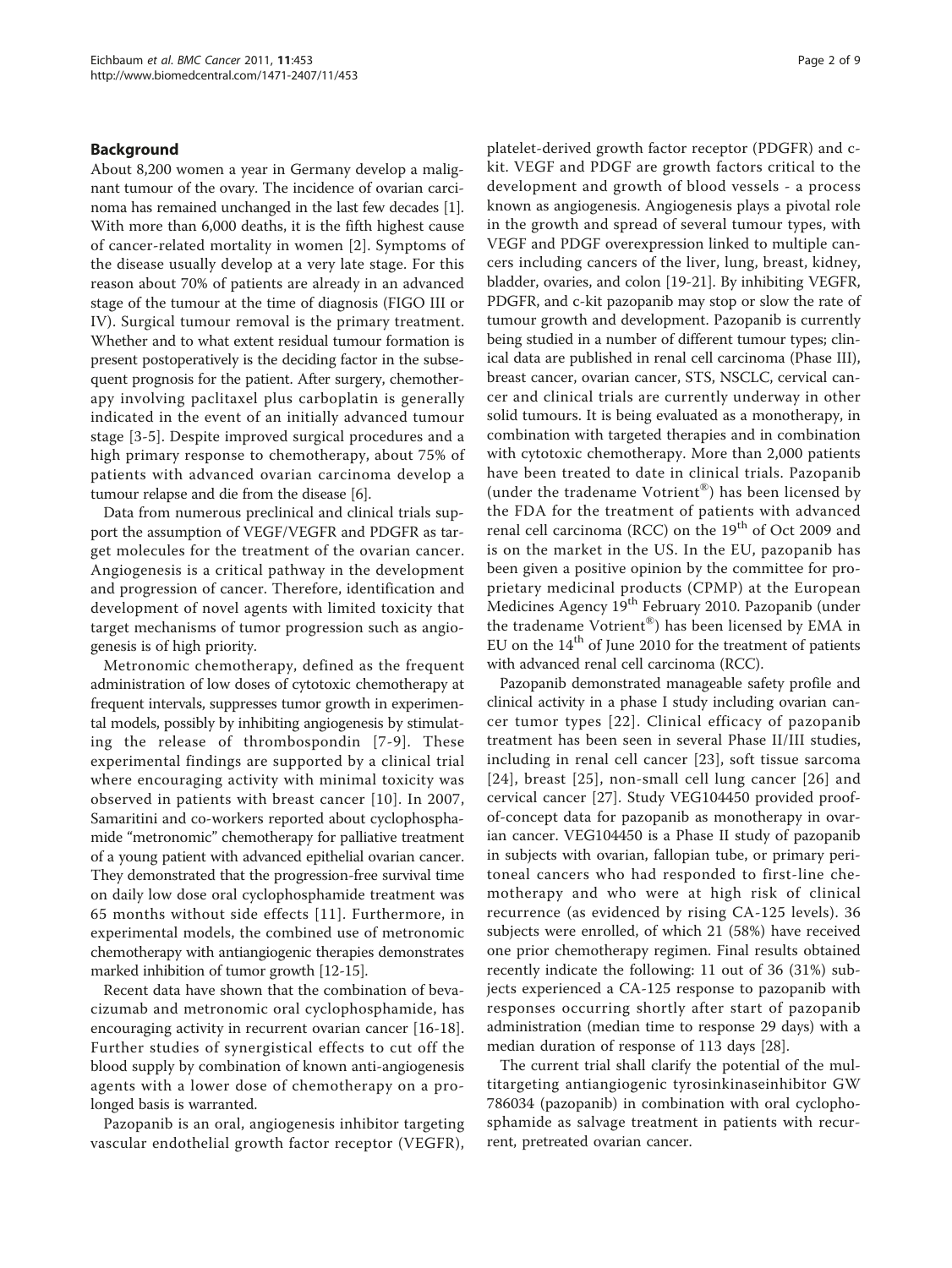# Methods/design

#### Study design

This study is designed as a multicenter phase I/II trial evaluating the optimal dose for pazopanib (phase I) as well as activity and tolerability of a combination regimen consisting of pazopanib and metronomic cyclophosphamide in the palliative treatment of patients with recurrent, platinum-resistant, pre-treated ovarian cancer (phase II).

# Study objectives

## Primary Objectives

• Determination of the optimal dose for pazopanib (phase I)

• Determination of the overall response rate according to RECIST criteria/clinical benefit (stable disease or partial response or complete response) (phase II) 12 weeks after start of treatment

## Secondary Objectives

• Time to progression (TTP) according to RECIST criteria

- Overall survival
- Evaluation of CA125 tumour response
	- Safety and tolerability

• Assessment of quality of life over time as defined by EORTC-QLQ C 30 and Ovar 28 questionnaire

## Trial organization

The PACOVAR trial has been designed by the study initiators at the Department of Gynecology and Obstetrics at the University of Heidelberg Medical School. The trial is carried out as a multicenter trial under cooperation with the Department of Gynecology and Obstetrics of the University of Tuebingen Medical School, the Department of Gynecology and Gynecologic Oncology of Marienkrankenhaus Hamburg, the Department of Gynecology and Obstetrics of the University of Homburg/Saar, the Department of Gynecology and Obstetrics, Klinikum Hetzelstift Neustadt, the Department of Gynecology and Obstetrics, Klinikum Konstanz, the Department of Gynecology and Obstetrics of the University of Mainz Medical School and the Department of Gynecology and Obstetrics, Klinikum Chemnitz.

## Coordination

The overall coordination is performed by the Department of Gynecology and Obstetrics at the University of Heidelberg Medical School. This department is also responsible for the overall trial management, database management, quality assurance including monitoring and reporting.

## Investigators

The study investigators are experienced gynecolgic oncologists. Patients will be recruited and treated by the phycisians of the corresponding trial center.

## Ethics, informed consent and safety

The final protocol was approved by the ethics committee of the University of Heidelberg, Heidelberg, Germany (AFmu-241/2010). This study complies with the Helsinki Declaration in its recent German version, the Medical Association code of conduct, the principles of Good Clinical Practice (GCP) and the Federal Data Protection Act. The trial will also be carried out in keeping with local legal and regulatory requirements. The medical secrecy and the Federal Data Protection Act will be followed. The [http://](http://ClinicalTrials.gov) [ClinicalTrials.gov](http://ClinicalTrials.gov) Protocol ID is NCT01238770.

## Patient selection

Patients may be included in the study only if they meet all the following criteria:

1. Subjects must provide written informed consent prior to performance of study specific procedures or assessments, and must be willing to comply with treatment and follow up assessments and procedures

2. Female subjects > 18 years of age

3. Histologically or cytologically confirmed diagnosis of: epithelial ovarian cancer which is platinum resistant (relapse-free interval < 6 months of a platinum-containing primary or secondary platinum therapy) or platinum refractory (progressive disease during primary or secondary platinum therapy), cancer of the fallopian tube, peritoneal cancer. Definition of relapse: Demonstration of measurable or non-measurable tumour according to RECIST criteria by an imaging procedure (where applicable before relapse surgery) or increase in the tumour marker CA-125 to twice the upper laboratory value of normal for the hospital

4. Patients must have failed available standard chemotherapy regimen (except if medically contraindicated or refused by the patient)

5. Prior treatment with at least 2 chemotherapy regimens in advanced tumor setting

- 6. Performance status ECOG 0-2
- 7. Adequate contraception
- 8. Adequate organ function as defined
- 9. Measurable disease according to RECIST criteria
- 10. Able to swallow and retain oral medication
- 11. A life expectancy of at least 12 weeks

## Excluson criteria

Patients will be excluded from the study for any of the following reasons:

1. Diagnosis of any second malignancy within the last 5 years, with the exception of basal cell or squamous cell skin cancer or in situ carcinoma of the cervix uteri

2. History or clinical evidence of central nervous system (CNS) metastases or

leptomeningeal carcinomatosis, except for individuals who have previously-treated CNS metastases, are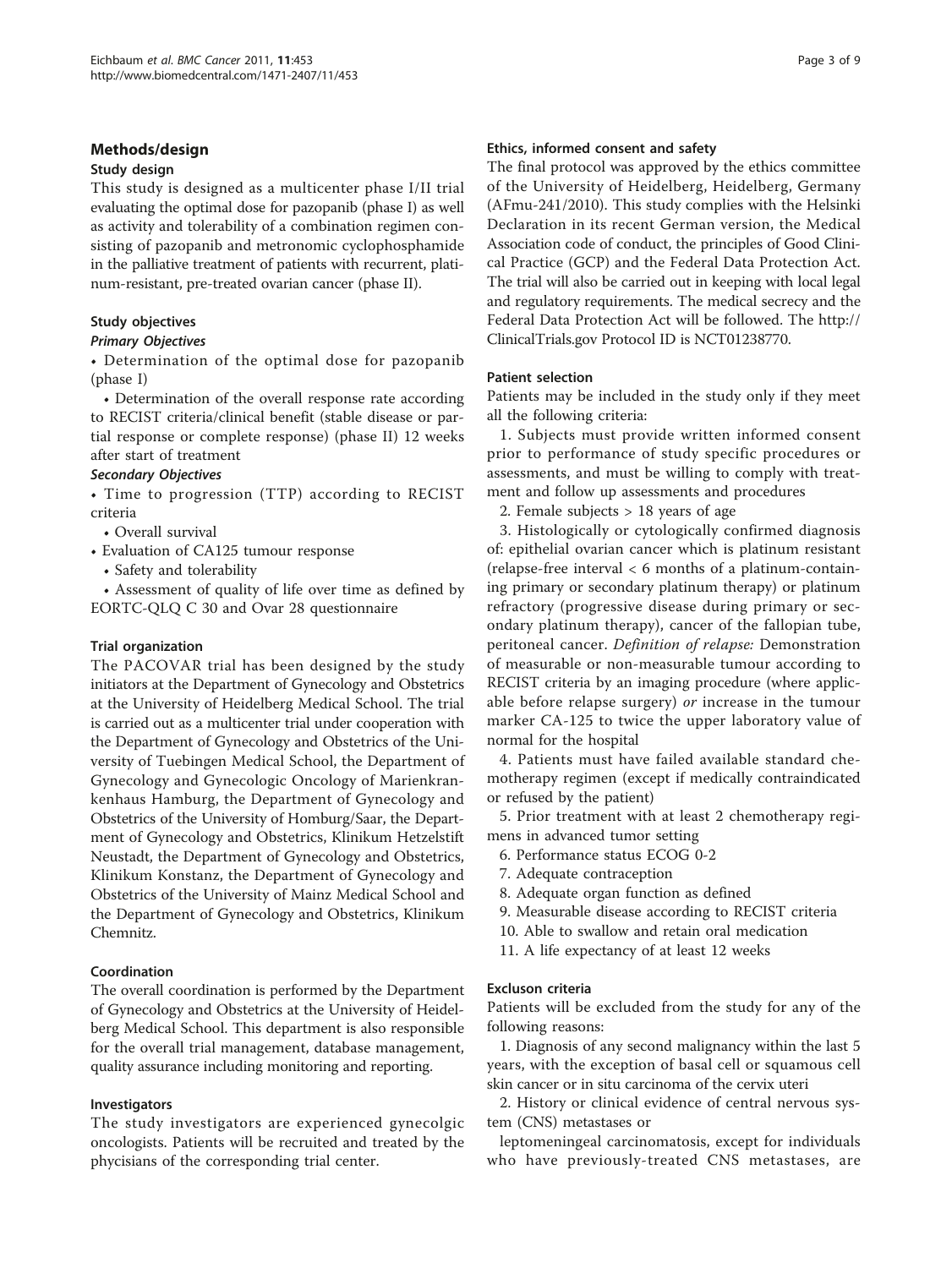asymptomatic, and have had no requirement for steroids or anti-seizure medication for 6 months prior to first dose of study drug. Screening with CNS imaging studies (computed tomography [CT] or magnetic resonance imaging [MRI]) is required only if clinically indicated or if the subject has a history of CNS metastases.

3. Clinically significant gastrointestinal abnormalities which might interfere with oral dosing

- Active peptic ulcer disease
- Known intraluminal metastatic lesion/s with suspected bleeding
- Inflammatory bowel disease

• Ulcerative colitis, or other gastrointestinal conditions with increased risk of perforation

• History of abdominal fistula, gastrointestinal perforation, or intraabdominal abscess within 28 days prior to beginning study treatment

- Malabsorption syndrome
- Major resection of the stomach or small bowel

4. Any unstable or serious concurrent condition (e.g., active infection requiring systemic therapy)

5. Prolongation of corrected QT interval (QTc) > 480 msecs

6. History of any one or more of the following cardiovascular conditions within the past 6 months:

- Cardiac angioplasty or stenting
- Myocardial infarction
- Unstable angina
- Symptomatic peripheral vascular disease
- Coronary artery by-pass graft surgery
- Class II, III or IV congestive heart failure as defined by the New York Heart Association (NYHA) • History of cerebrovascular accident, pulmonary embolism or untreated deep venous thrombosis (DVT) within the past 6 months. Note: Subjects with recent DVT who have been treated with therapeutic anticoagulant agents (excluding therapeutic warfarin) for at least 6 weeks are eligible
- 7. Macroscopic hematuria

8. Hemoptysis that is clinically relevant within 4 weeks of first dose of study drug

9. Evidence of active bleeding or bleeding diathesis

10. Known endobronchial lesions or involvement of large pulmonary vessels by tumor

11. Prior major surgery or trauma within 14 days prior to first dose of study drug and/or presence of any nonhealing wound, fracture, or ulcer

12. Chemotherapy or radiation therapy within 2 weeks prior to the first dose of study drug.

13. Biological therapy, hormonal therapy or treatment with an investigational agent within 28 days or 5 halflives, whichever is longer prior to the first dose of study drug.

14. Prior antiangiogenic therapy.

15. Is unable or unwilling to discontinue predefined prohibited medications listed in the protocol for 14 days or five half-lives of a drug (whichever is longer) prior to Visit 1 and for the duration of the study

16. Any ongoing toxicity from prior anti-cancer therapy that is > Grade 1 and/or that is progressing in severity

17. Known immediate or delayed hypersensitivity reaction or idiosyncrasy to drugs chemically related to pazopanib

18. Psychological, familial, sociological, or geographical conditions that do not permit compliance with the protocol.

19. Pregnancy (for women of childbearing potential absence to be confirmed by ß-hCG-test) or lactation period or missing contraception of women of childbearing potential (Pearl-Index < 1, e.g. hormonal contraception including the combined oral contraceptive pill, the transdermal patch, and the contraceptive vaginal ring, intrauterine devices or sterilization) during treatment and for at least 6 months thereafter

20. More than 3 different chemotherapy regimens in advanced tumor setting

21. Uncontrolled hypertension

22. History of ischemic event (stroke, myocardial infarction, unstable angina, TIA, symptomatic peripheral vascular disease)

23. History or clinical evidence of thrombo-embolic event

24. History of haemoptysis, cerebral, or clinically significant gastrointestinal haemorrhage in the past 6 months

25. Active bleeding

26. Signs/Suspicion of intestinal obstruction

# Statistical calculations for trial sample size Phase I

The sample size of the phase I part is based on the need to establish the MTD of pazopanib in combination with cyclophosphamide. Dependent on the dose escalation, as many as 18 patients may be treated.

Phase II

The primary endpoint of phase II is the quantification of the responder-fraction (CR/PR) according to RECIST criteria of patients with platinum-resistant recurrent, pretreated ovarian cancer who receive pazopanib and cyclophosphamide after 12 weeks of therapy. For each patient the objective response is determined. Complete and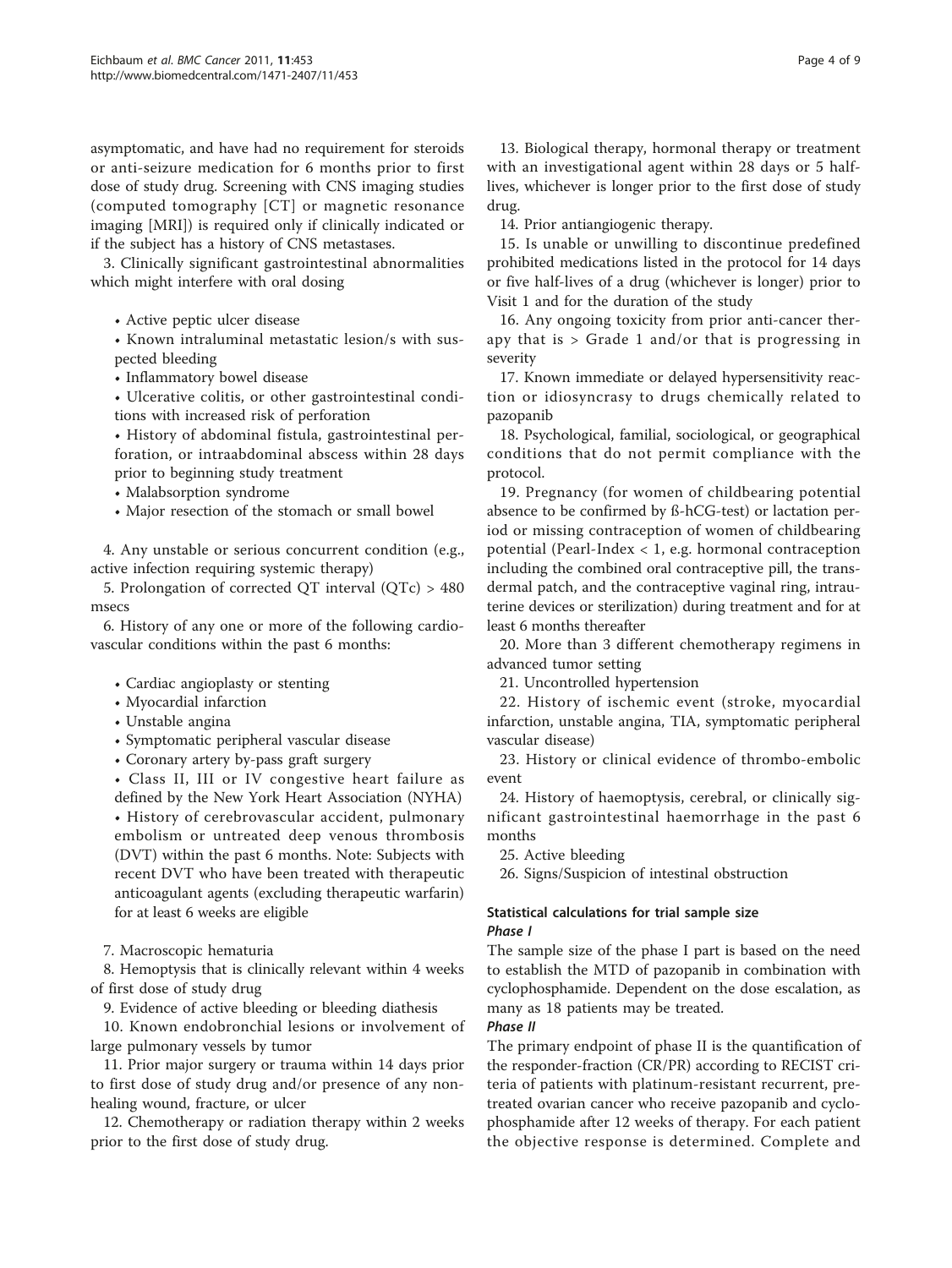partial remission are considered as showing a response, otherwise there is no response.

The sample size was determined by using Simon's two stage optimal design [[29](#page-8-0)]. The optimal design is that design which attempts to ensure that as few patients as possible receive what appears to be an ineffective drug at the end of Stage I for the given constraints. In order to calculate the sample size the following hypothesis was considered

H0:  $p \le 0.10$  versus H1:  $p \ge 0.30$ ,

meaning that a response rate of at most 10% of the new therapy would have no clinical relevance whereas a response rate of at least 30% would lead to further investigation of that therapy. Furthermore the significance level will be set to 5% and the power to 90% which leads to the following sample sizes and stop criteria.

Table 1 shows the main statistical parameters of the trial calculation.

The above mentioned numbers refer to the sample size of the Full analysis set. Assuming 10% attrition and non-evaluability, this enrolment should yield 39 patients for analysis. Patients who discontinue participation in the clinical study will not be replaced as attrition and non-evaluability are already considered in the calculation of sample size.

# Study Medication

# Cyclophophamide

Cyclophosphamide is a nitrogen mustard alkylating agent, from the oxazophorines group. Cyclophosphamide mustard forms DNA crosslinks between (interstrand crosslinkages) and within (intrastrand crosslinkages) DNA strands at guanine N-7 positions. This leads to cell death.

Exhibiting cytotoxic effects only after activation in the liver, cyclophosphomid is called a prodrug. Cyclophosphamide is converted by enzymes of the Cytochrome

## Table 1 Main statistical parameters of the trial calculation

| 10%                               |
|-----------------------------------|
| 30%                               |
| 5%                                |
| 10%                               |
|                                   |
| 18                                |
| 17                                |
|                                   |
| 0 - 2 responder among 18 patients |
| 0 - 6 responder among 35 patients |
|                                   |

P450 to active metabolites. The main active metabolite is 4-hydroxycyclophosphamide, which exists in equilibrium with its tautomer, aldophosphamide. Most of the aldophosphamide is oxidised by the enzyme aldehyde dehydrogenase (ALDH) to make carboxyphosphamide. Therefore, cells with relatively large concentrations of aldehyde dehydrogenase (ALDH) (e.g. earlyhaematopoetic stem cells and megakaryocytes as well as stemcells of the mucous membranes) are less sensitive to the toxic effects of cyclophoshamid than cells with lower levels of aldehyde dehydrogenase. This difference in metabolism is the reason for the relatively low toxicity of bone marrow (as anaemia, thrombocytopenia and leukopenia) or mucous membranes.

## Pazopanib

Pazopanib is an, oral, angiogenesis inhibitor targeting vascular endothelial growth factor receptor (VEGFR), platelet-derived growth factor receptor (PDGFR) and c-kit. VEGF and PDGF are growth factors critical to the development and growth of blood vessels - a process known as angiogenesis. Angiogenesis plays a pivotal role in the growth and spread of several tumour types, with VEGF and PDGF overexpression linked to multiple cancers including cancers of the liver, lung, breast, kidney, bladder, ovaries, and colon. By inhibiting VEGFR, PDGFR, and ckit pazopanib may stop or slow the rate of tumour growth and development. Pazopanib is currently being studied in a number of different tumour types; clinical trials are currently underway in renal cell carcinoma (Phase III), breast cancer, ovarian cancer, STS, NSCLC, cervical cancer and other solid tumours. It is being evaluated as a monotherapy, in combination with targeted therapies and in combination with cytotoxic chemotherapy. More than 2000 patients have been treated to date in clinical trials. Pazopanib (under the tradename Votrient®) has been licensed by the FDA for the treatment of patients with advanced renal cell carcinoma (RCC) on the 19<sup>th</sup> of Oct 2009 and is on the market in the US. In the EU, pazopanib has been given a positive opion by the committee for proprietary medicinal products (CPMP) at the European Medicines Agency 19<sup>th</sup> February 2010. Pazopanib (under the tradename Votrient<sup>®</sup>) has been licensed by EMA in EU on the  $14<sup>th</sup>$  of June 2010 for the treatment of patients with advanced renal cell carcinoma (RCC).

## Adverse events

## Cyclophosphamide

The most common dose-limiting toxicity of cyclophosphamide is myelosuppression.

Under therapy with Endoxan® (trade name of cyclophosphamide) the following, mostly reversible side effects may occur dosisdependently. As a consequence, in a metronomic low-dose application all stated adverse events are seldom: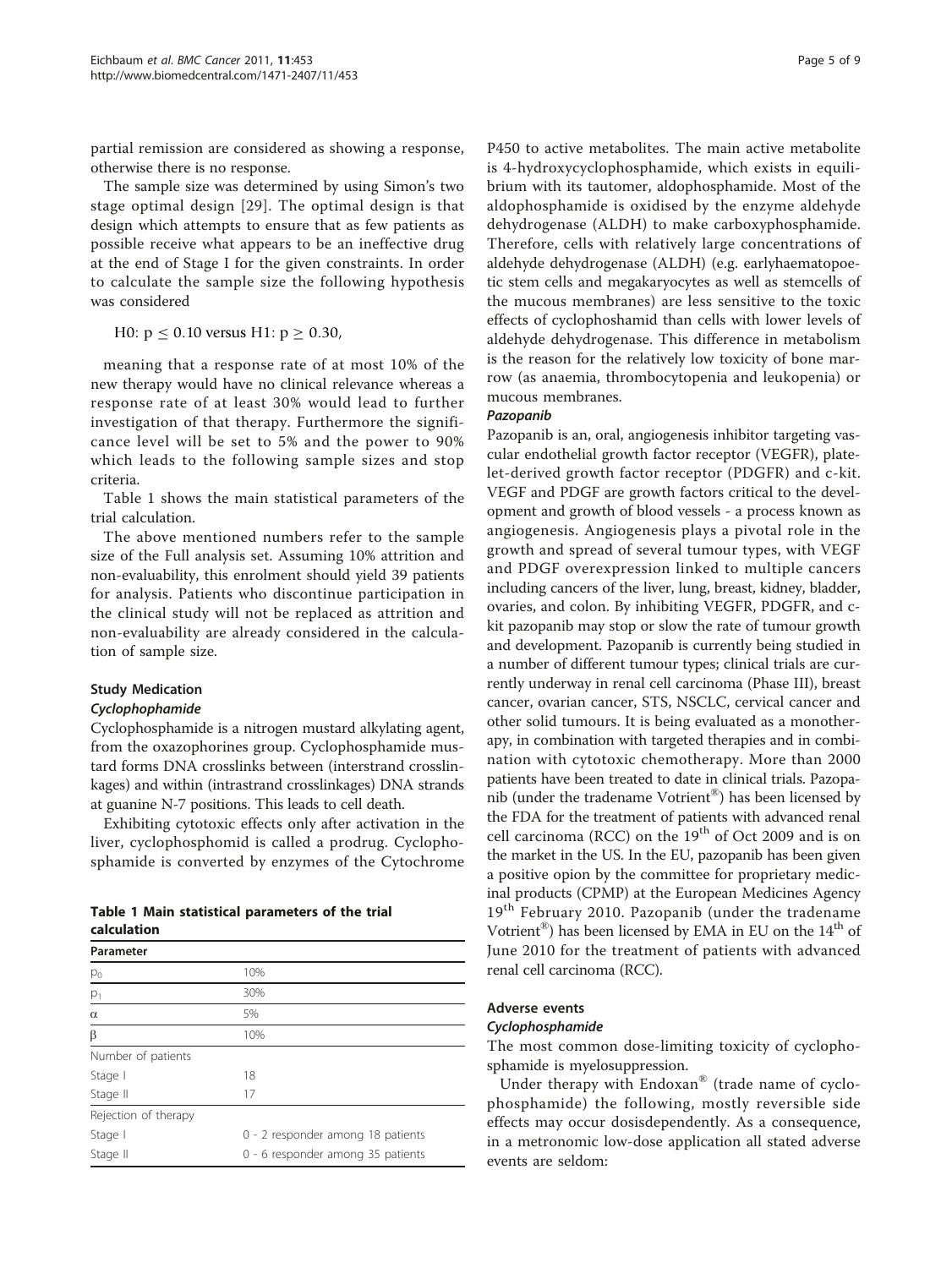Blood and bone marrow Myelosuppression with leukocytopenia, thrombocytopenia and anaemia in different grades of severity. Common: leukocytopenia with or without fever and the risk of secondary (to some extend life threatening) infections, thrombocytopenia, enhanced risk of bleeding

Gastro-intestinal (stomach and bowel) disorders Common: Nausea, vomiting, anorexia, diarrhea, obstipation and stomatitis.

Uncommon: Haemorraghic colitis and ulceration of the oral mucosa.

Renal and urinary disorders Common: Haemorraghic cystitis, micro-haematuria, macrohaematuria.

Hepato-biliary disorders Uncommon: Increase in SGOT, SGPT, gamma-GT, alcalic phosphatase, bilirubin.

Cardiac, respiratory, thoracic and mediastinal disorders Following high doses of cyclophosphamide (120-240) mg/kg body weight: Secondary cytostatics-induced cardiomyopathy (arrhythmia, ECG alterations, LVEF alterations (e.g. myocardial infarction). Following conventional doses of cyclophosphamid: Uncommon: Pneumonitis, interstitial pneumonia, chronic interstitial lung firbrosis.

Secondary malignancies As generally described for cytostatic therapy, for the application of cyclophosphamide risc of secondary malignancy or prestages are described as long-term complications due to therapy. Enhanced risk exists e.g. for developement of carcinoma of urinary tract as well as for myelodysplastic alterations up to acute leukaemia.

Metabolic disorders In particular in patients with nonhodgkin-lymphoma or leukaemia, increased levels of uric acid may occur due to a rapid-tumor-lysis syndrome.

**Other side effects** Common: Alopecia (reversible).

Also alterations of pigment of palm of hand, finger nails, sole of foot as well as skin inflammation and mucositis are reported.

## Pazopanib

In clinical trials, pazopanib has been well tolerated. Its most common side effects in clinical trials to date include diarrhea, hypertension, fatigue, nausea, anorexia, vomiting, hair depigmentation, rash and abdominal cramps. More specifically, in the phase I clinical trial in patients with solid tumors, the most common adverse events (all grades) were hypertension (33%) diarrhea (33%), hair depigmentation (32%), nausea (32%), anorexia (25%), fatigue (24%) andvomiting (17%), [[22\]](#page-8-0); hypertension and hair depigmentation were indicative of VEGFR and c-kit modulation.

In the clinical trial in patients with gynecological cancers, fatigue, hypertension, diarrhea, ALT/AST elevation,, vomiting, abdominal pain and nausea were the most common side effectsGrade 3 adverse events were fatigue (11%), GGT elevation (11%), diarrhea (8%), ALT elevations (8%), Hypertension (3%), AST elevation (3%), Abdominal

pain (3%), Constipation (3%), Headache (3%) and Ascites (3%). Only one grade 4 adverse event (peripheral edema) was reported; [[28](#page-8-0)].

# Investigation schedule

## Therapy indication

This study is a prospective open-label, non-randomized multicenter phase I/II trial in order to determine overall response rate of patients with platinum-resistant or refractory recurrent, pretreated epithelial ovarian cancer. Pre-therapeutic examinations

Patients eligible for the study will initially be screened for their suitability to take part in the study. Patients not included in the study should be recorded in a screening log, with a statement of the reasons for their non-participation. Informed consent must be obtained prior to performance of any study-specific procedure. If not noted otherwise, the baseline examinations should be performed within 4 weeks before start of treatment:

• Previous history, physical examination including weight control and vital signs, ECG (ECG no more than 21 days old on inclusion in the study), gynaecological examination

• Assessment of general well-being according to ECOG within 7 days prior to start of study drug

• Documentation of measurable and non-measurable tumour lesions. For radiological disease assessments, CTs and MRIs are acceptable and are used interchangeably below; however, for each individual subject the same one method must be used throughout the study.

• CA-125 tumour marker (determined not more than 7 days before start of treatment). Two pretreatment values at least twice the upper limit of normal are required for an evaluation of the response by means of CA-125.

• Blood count, blood chemistry obligatory (within 7 days before inclusion in the study and within 4 weeks before start of treatment): Haematocrit, haemoglobin, white blood cell (WBC) count, red blood cell (RBC) count, lymphocyte count, neutrophil count, platelet count, aPTT and PT-INR, SGOT, SGPT, alkaline phosphatase, bilirubin (total), urea (blood urea nitrogen), creatinine, creatinine clearance (CrCl) calculated using Cockcroft and Gault formula, calcium, potassium, sodium, magnesium, glucose, lactate dehydrogenase (LDH), albumin, amylase, TSH, free T4, urine dipstick for protein

• Women of childbearing potential must have a negative pregnancy test (HCG in urine/serum) not more than 7 days old on start of treatment.

Quality of life (EORTC-QLQ C 30 and Ovar 28)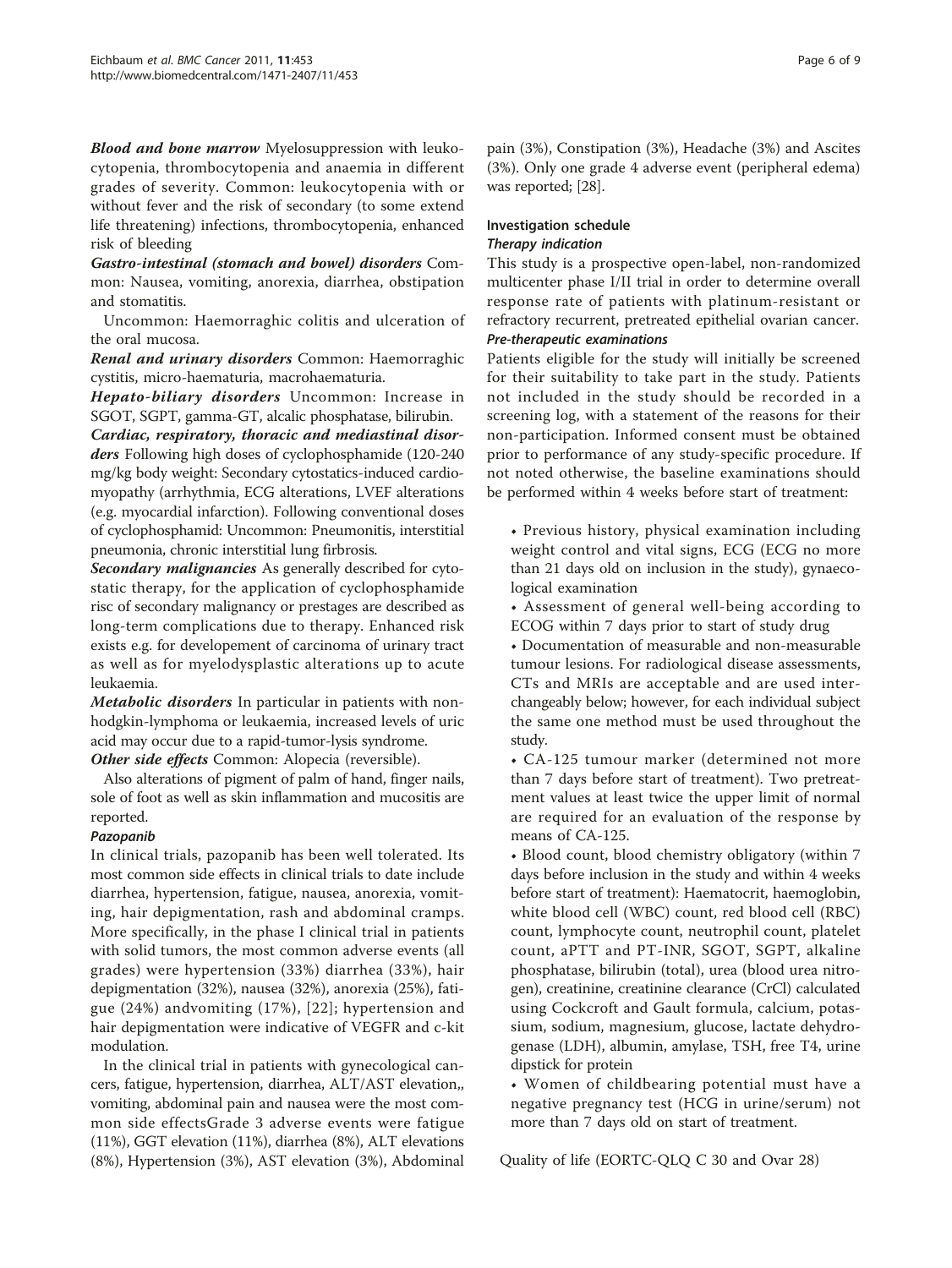#### Treatment plan

#### Phase I

Cyclophosphamide Pazopanib

Dose level I 50 mg/day 400 mg/day Dose level II 50 mg/day 600 mg/day Dose level III 50 mg/day 800 mg/day

Within the phase I part of the trial, doses of cyclophosphamide and pazopanib are assigned at registration according to the dose escalation scheme following Goodman et al. [[30](#page-8-0)].

Before embarking on the phase II part of the study, phase I safety data will be reviewed. If there is a doselimiting toxicity at dosage level I, then the phase II part of the study will not be initiated.

#### Treatment Regimen Phase II

Cyclophosphamide 50 mg daily orally.

Pazopanib 400, 600 or 800 mg daily orally.

The dose for the phase II part of the trial will be based on the MTD of phase I.

#### Duration of treatment

A treatment cycle consists of 4 weeks. Patients will receive up to 13 cycles (52 weeks) of cyclophosphamid with pazopbanib. Patients continue on treatment until until disease progression or intolerability of study drug regimen or as long as no other therapy is indicated.

#### Tumour assessment and response

#### Tumour Response According to RECIST Criteria

Target lesions will be measured in a dimension using the longest diameter. The tumour response will be investigated every 12 weeks during treatment phase and every three months during Follow-Up or on signs of tumour progression. The same investigational method must be used throughout. Any partial or complete remission must be confirmed after at least 4 weeks. Complete response (CR): Disappearance of all lesions and appearance of no new lesions. Partial response (PR): At least a 30% decrease in the sum of the longest diameter of target lesions. No new lesions may occur or individual lesions progress. Progressive disease (PD): At least a 20% increase in the total of the longest diameters of target lesions (as reference to the smallest sum recorded since the treatment started) or the appearance of new lesions. If the marker lesion disappears and the progression of a lesion or the appearance of new lesions is observed elsewhere at the same time, this is also documented as a progressive disease.

Stable disease (SD): Neither a partial nor a complete response in the absence of progression. Confirmation of response is required in the case of CR and PR at a minimum interval of not less than 4 weeks. In the case of SD, measurements must have met the SD criteria at least once after study entry at a minimum interval of not less than 6-8 weeks.

#### CA-125 Tumour Response

Based on the CA-125 response criteria of the GCIG [[31](#page-8-0)], modified according to Levy et al. [[32\]](#page-8-0), the following definitions are employed:

Complete response (CR): The CA-125 value of two determinations falls to within the normal range for at least 4 weeks. Partial response (PR): A decrease in the CA-125 value by  $\geq$  50% in 2 determinations for at least 4 weeks. Progressive disease (PD): An increase in CA-125 to values  $\geq$  125% of baseline value 2. At the same time, tumour lyses must be excluded clinically. Stable disease (SD): Patients to whom none of the previous criteria apply for at least 8 weeks.

Response unevaluable: Defined as no new evaluation of the tumour by the determination of CA-125 after the beginning of the study therapy for reasons not associated with the symptoms or signs of the disease.

After a complete remission is obtained, a (secondary) progression is defined as an increase in CA-125 to  $\geq$  125% of the upper limit of normal. After a partial remission or stable disease, a progression is present if the CA-125 increases to more than 125% of the nadir. The flow chart for the determination of CA-125 and for assessing the response

### Assessment of safety Adverse Events

# The investigator is responsible for documenting all adverse events that occur during the study. Adverse events are all harmful, pathological or unintentional changes in anatomical, physiological or metabolic functions observable in the form of physical signs, symptoms and/or changes in laboratory values that occur during any part of the clinical trial, irrespective of whether there is any relationship to a medication. This also includes a deterioration in preexisting diseases or events, diseases that occur in the intervening period, changes of medication or a significant deterioration in the disease studied. Expected daily variations in the disease under study that do not represent a clinically significant deterioration should not be considered an adverse event.

## Causal Assessment

The investigator should make every effort to elucidate any adverse event and where necessary to assess its relationship to the study medication. The causal relationship should be assessed on the basis of the following categories: no relationship, relationship unlikely, relationship suspected (justified suspicion) and relationship probable. The degree of certainty of the relationship between adverse event and drug is determined by how well the event can be explained by the following ftors: (1) known pharmacological properties, (2) comparable reactions observed previously with the drug or another member of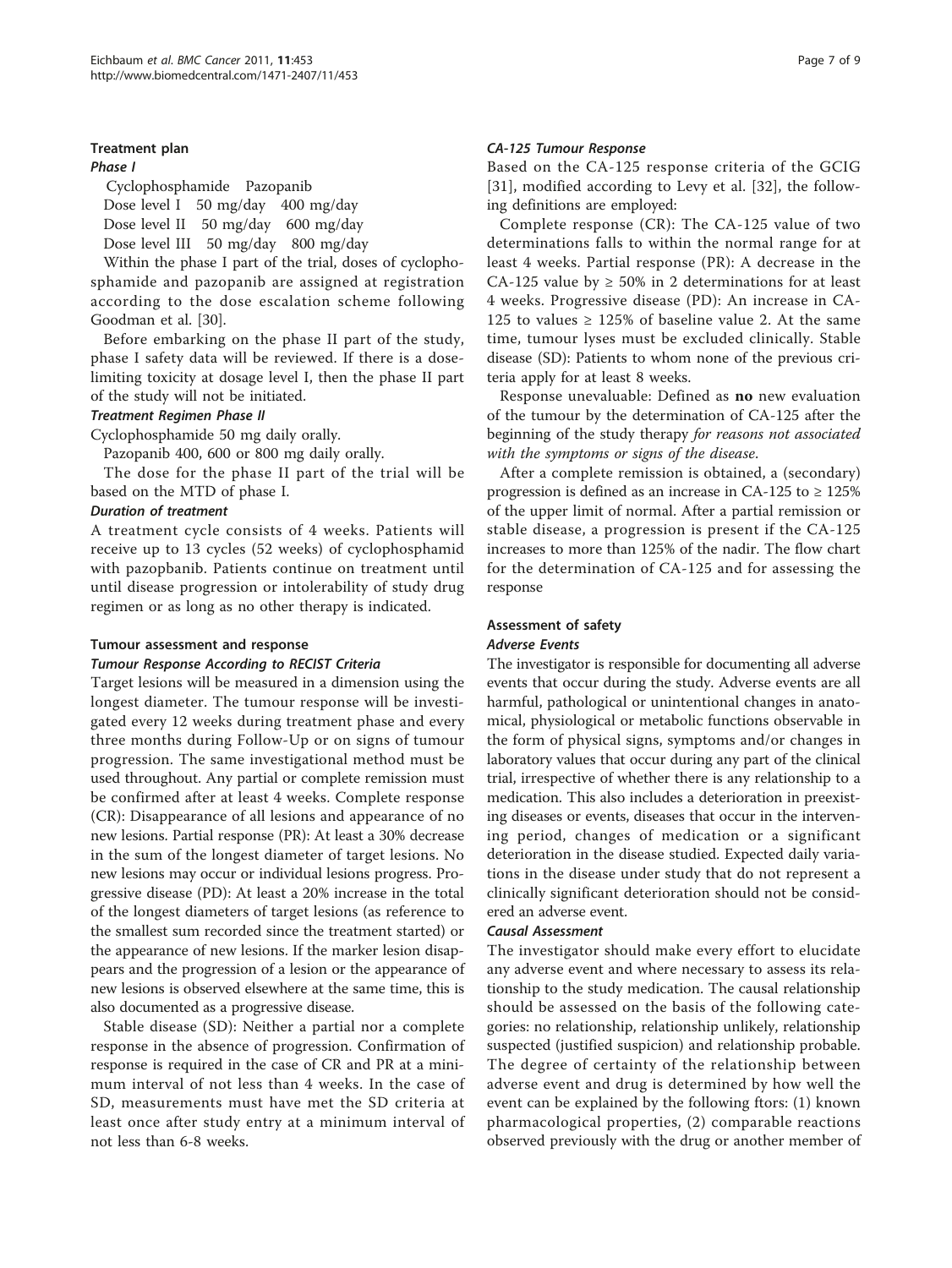its class, (3) an event with comparable substances commonly described in the literature as drug-related, (4) a chronological relationship between the event and drug intake, disappearance on withdrawal or recurrence on reinstitution of the drug.

#### Follow-up

Follow-up investigations will be done every 3 months over 24 months with the aim of determining the time of tumour progression.

The following examinations will be performed every 3 months after end of treatment

- Survival status
- Medical history, physical examination
- Assessment of ECOG performance
- Determination of tumour progression
- CA-125 tumour marker
- Further anticancer treatment
- Quality of life (EORTC-QLQ C 30 and Ovar 28)

The follow-up information can be collected by phone. **Monitoring** 

Study monitoring is undertaken by monitors appointed by ALCEDIS GMBH, Giessen, Germany. The responsible monitor will be allowed, on request, to inspect the various records of the trial (Case Report Forms and other pertinent data). Due to the electronic documentation system checks for range and plausibility are performed during data entry. The monitor gets an access to read the data only. In line with ICH GCP guidelines, monitoring will include verification of data entered in the eCRF against original patient records. This verification will be performed by direct access to the original subject records, and the Sponsor guarantees that patient confidentiality will be respected at all times. Participation in this study will be taken as agreement to permit direct source data verification.

## **Discussion**

Epithelial ovarian cancer remains the most lethal gynecologic malignancy [[1-4](#page-8-0),[6\]](#page-8-0). In recurrent, advanced disease, treatment options are limited after failure of platinum compounds and new investigational strategies are highly needed [[1-6\]](#page-8-0).

There is increasing evidence that antiangiogenic targeted therapies show promising efficacy in the palliative systemic treatment of the disease. In particular bevacizumab, combined with metronomically administered cyclophosphamide was shown to be beneficial [\[16](#page-8-0)-[18](#page-8-0)]. It is the aim of this trial to elucidate the therapeutic potential of the new antiangiogenically active multityrosinekinase inhibitor pazopanib combined with metronomically orally taken low dose cyclophosphamide in patients with advanced EOC. Once the best tolerable dosage has been

found within the first phase I-part of the trial, a subsequent phase II-investigation shall clarify the activity and tolerability of the schedule in a larger number of patients.

If a combination of pazopanib and metronomic low dose cyclophosphamide can be shown to be active and feasible in intensively pretreated patients with advanced EOC this would mark a major clinical benefit as a new, additive and presumably well mangeable oral treatment option could be add to the existing therapy concepts and give time and quality of life to our patients.

#### Abbreviations

ADR: Adverse Drug Reactions; ALDH: Aldehyde dehydrogenases; ALT: Alaninaminotransferase; Ca 125: Cancer Antigen 125; CNS: Central nervous system; CPMP: Committee for proprietary medicinal products; CR: Complete Remission; CT: Computer tomography; DNA: Deoxyribonucleic acid; DVT: deep vein thrombosis; ECG: electrocardiography; eCRF: electronic case report form; ECOG: Eastern cooperative oncology group; EMA: European Medicines Agency; EOC: Epithelial Ovarian Cancer; EORTC-QLQ 30 European Organization for Resaerch and treatment of Cancer-Qualitiy of life questionnaire; FDA: Food and Drug Administration; GCIG: Gynecologic Cancer Intergroup; GCP: Good Clinical Practice; hCG: human chorionogonadotropin; LVEF: left ventricular ejection fraction; MRI: Magnet resonance imaging; MTD: Maximum Tolerated Dosage; NC: No Change; NSCLC: Non small cellular lung cancer; NYHA: New York Heart Association; ORR: Overall Response rate; PD: Progressive Disease; PDGF: Platelet derived growth factor; PDGFR: Platelet derives growth factor receptor; PR: Partial Remission; RBC: Red blood cell; RCC: Renal cell carcinoma; RECIST: Response Evaluation Criteria In Solid Tumors; SCS: Safety critical systems; SD: Stable Disease; SGOT: Serum Glutamat-Oxalacetat transaminase; SGPT: Serum Glutamat-Pyruvat Transaminase; STS: Soft tissue sarcoma; TTP: Time-toprogression; VEGF: Vascular Endothelial Growth Factor; VEGFR: Vascular Endothelial Growth Factor Receptor; WBC: White blood cell.

#### Acknowledgements

GlaxoSmithKline GmbH & Co. KG, Munich, Germany, supported the realisation of this trial with a financial donation.

#### Author details

<sup>1</sup>University of Heidelberg Medical School, Department of Gynecology and Obstetrics, Voss-Str. 9, 69115 Heidelberg, Germany. <sup>2</sup>Alcedis GmbH Winchesterstraße 2, 35394 Gießen, Germany. <sup>3</sup>Klinik für Gynäkologie und gynäkologische Onkologie, Marienkrankenhaus Hamburg, Alfredstraße 9, 22087 Hamburg, Germany. <sup>4</sup> University of Tuebingen Medical School, Department of Gynecology and Obstetrics, Calwerstraße 7, 72076 Tuebingen, Germany. <sup>5</sup>Frauenklinik Krankenhaus Hetzelstift Neustadt, Stiftstraße 10 67434 Neustadt an der Weinstraße, Germany. <sup>6</sup>Frauenklinik Klinikum Konstanz, Luisenstraße 7, 78464 Konstanz, Germany. <sup>7</sup>University of Homburg, Saar Medical School, Department of Gynecology and Obstetrics, 66424 Homburg/Saar, Germany. <sup>8</sup>Frauenklinik Klinikum Chemnitz gGmbH, Flemmingstraße 4, 09116 Chemnitz, Germany. <sup>9</sup>University of Mainz Medical School, Department of Gynecology and Obstetrics, Langenbeckstr. 1, 55131 Mainz, Germany. <sup>10</sup>National Center for Tumor Diseases, University Hospital, Im Neuenheimer Feld 460, 69120 Heidelberg, Germany.

#### Authors' contributions

ME, CM, EB, MW, AS and CS planned, organized and conduct the trial. ME, CM, EB, MW, AS, CS, GG, MS, NF, ES, HCF recruit patients for the study. Medical care and follow-up is provided by all authors. All authors have read and approved the final version of the protocol.

#### Competing interests

The authors declare that they have no competing interests.

Received: 3 May 2011 Accepted: 20 October 2011 Published: 20 October 2011